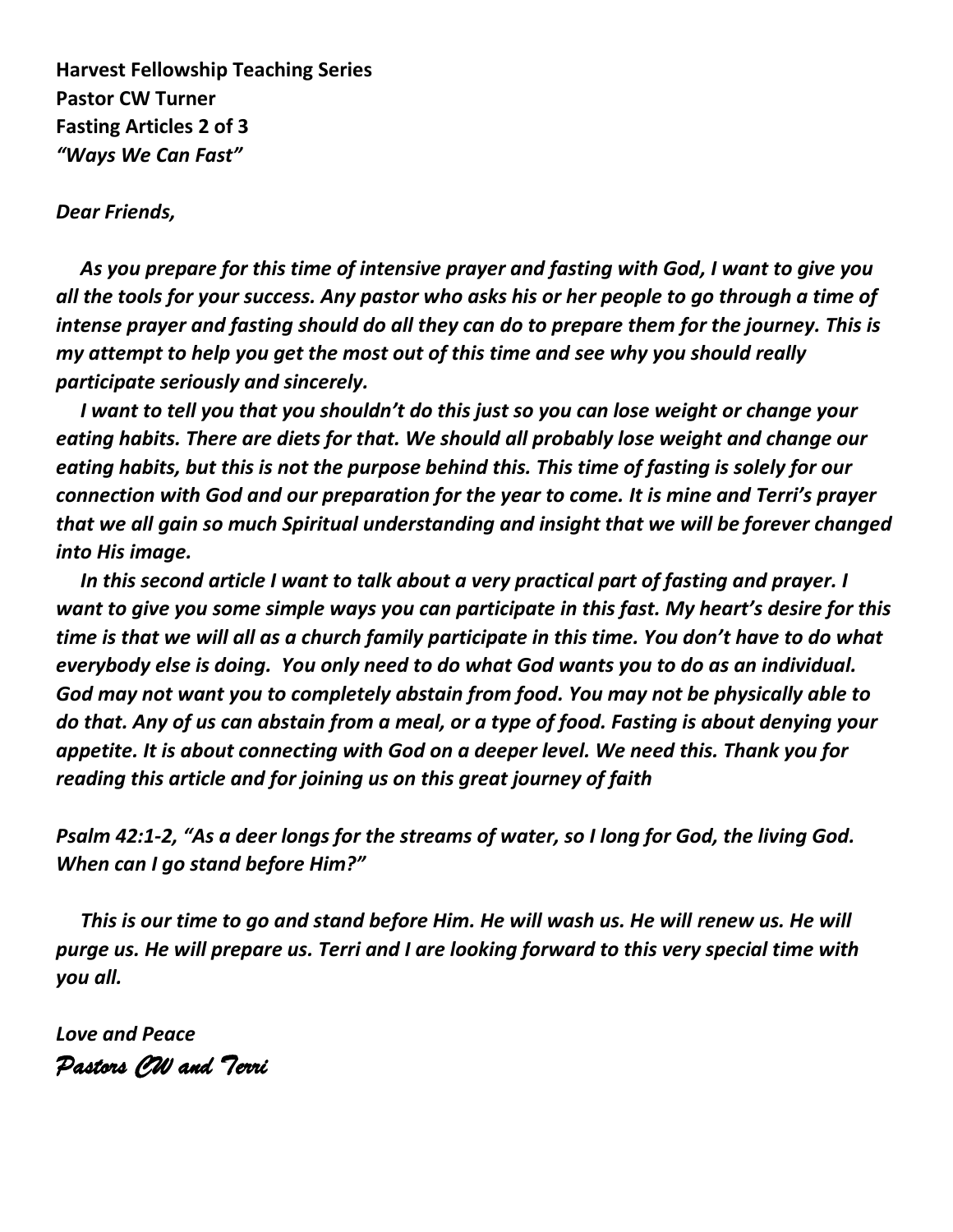# *Ways We Can Fast*

*No one is excluded from the blessing of fasting. Fasting is like Giving and Praying. God assumes we will do it. God will never expect us to do something that we can't do. No matter your physical condition or circumstances we can all fast and pray.* 

• *Fasting is Always About Food*

*\*\*\*The reason I bring this up is because there have been those who thought fasting was about abstaining from a certain activity. For instance, too much TV or Internet or social media. While we should all abstain or limit our activities on these and other things, none of these are what the Bible calls fasting. We should limit these activities during the time of fasting so we can focus on God. Take some of that time you are spending on TV or social media etc. and spend it in the Word or in Prayer. Add this to your fasting.*

*\*\*\*Fasting is to limit or abstain from physical food for the purpose of deepening our connection to God. Some may ask, "What does this have to do with my connection to God?"* 

- ➢ *It is a demonstration of priorities \*\*\*When we fast food for connecting to God it is us saying to Him, nothing is more important to me than connecting with You. I am intently listening to you for the answers I am seeking. It is also our demonstration to God that our Spiritual Life is more important to us than our Physical Life.*
- ➢ *It is an act of surrender and humility \*\*\*When we fast, we are humbling ourselves before God. James, said; "God resists the proud and gives grace to the Humble." He also said, "Humble yourselves in the eyes of the Lord and he will lift you up."*
- ➢ *It is a show of desperation*

*\*\*\*Fasting before the Lord shows a desperation to seek and connect with Him. It will amaze you to experience these days of fasting and how your prayer time increases and how your thought life becomes more and more about Him.*

*(Psalm 37:5) "Commit your way to the Lord, trust also in Him, and He will bring it to pass."*

*Fasting is a time for committing your way to the Lord.*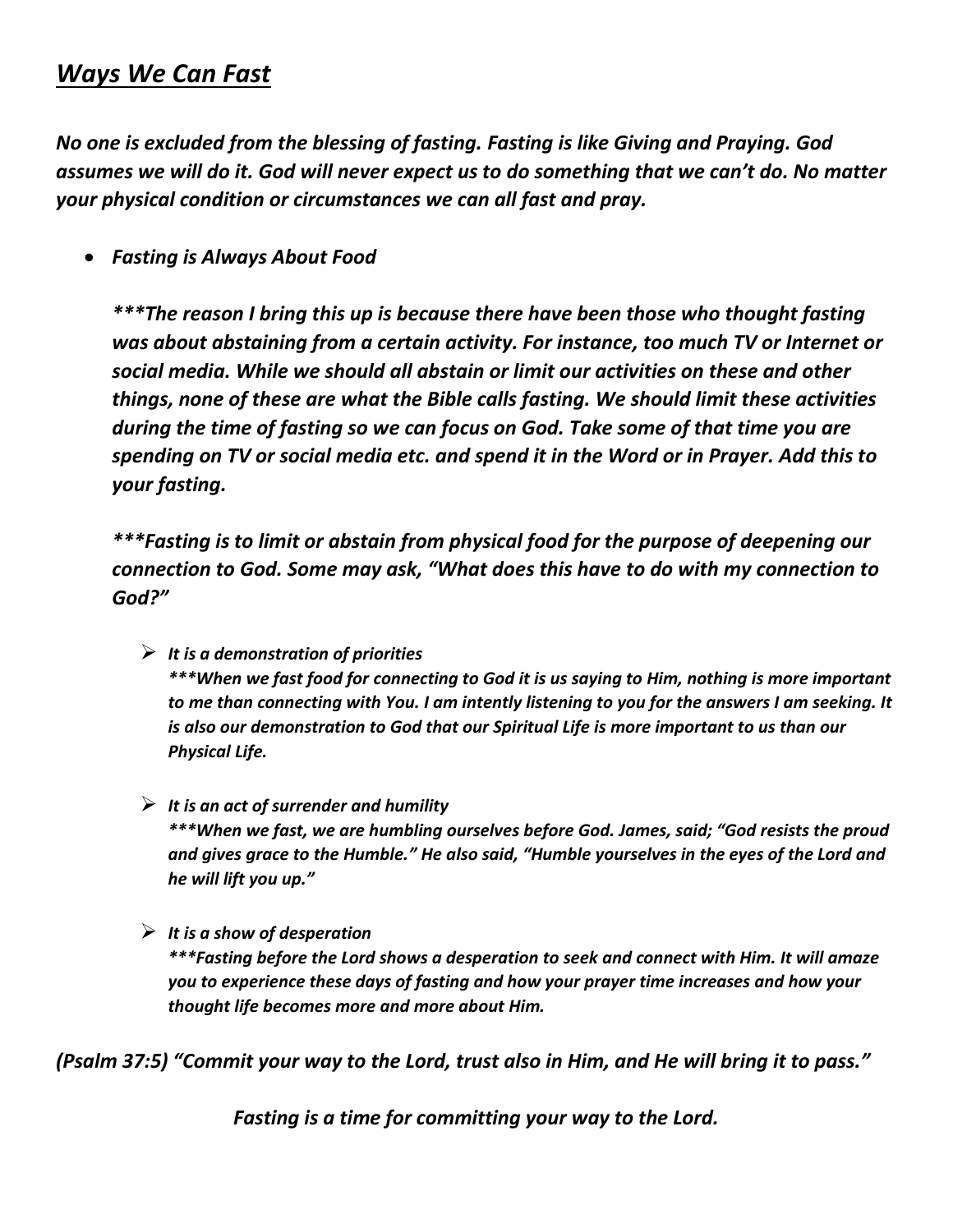## *Ways We Can Fast*

## *Six Ways you Can Participate in Fasting*

### *1) You Can Fast Certain Foods*

*\*\*\*You don't have to totally abstain from food to participate or practice Biblical Fasting. You can abstain from certain foods that are bad for you or just things that you particularly enjoy. Really, fasting is about denial of one thing so you can enhance the other things. It's a tradeoff of the physical for the spiritual.*

 *If we abstain from certain "delicacies for a season it can actually improve our health. We will lose unwanted pounds. We will gain flexibility and movement. Back and joint pain will decrease or even disappear. This is what we might call a "Daniel Fast" referring to the time when King Nebuchadnezzar was trying to force his captives to eat his delicacies to increase their strength and vitality so they could serve him better. Daniel and his friends told the king if he would allow them to abstain from his foods and eat only vegetables and not drink his wine, they would be healthier at the end of the time than all the others. The king allowed them, and they were stronger and healthier than all those who had indulged in all the king's rich foods.* 

- ➢ *Fast Sweets*
- ➢ *Fast Meat or Certain Kinds of Meat*
- ➢ *Fast, Sugar, Salt, Dressings, Flavor Enhancers Etc.*

 *This is a mild version of fasting but works very well for those with health issues or those who are just getting started in this spiritual activity.*

#### *2) You Can Fast Certain Meals*

*\*\*\*I've always suggested to folks who choose this method to take the time they would spend on that meal they are fasting and use it for Bible Study or Prayer or both. Or Listen to some good Praise and Worship Music.*

 *This is a good one for those who are on jobs and have a lunch or supper break. You can go somewhere alone for that period and spend this time in prayer and Bible reading or worship. This can be a very special time.*

 *If a couple chooses to fast Supper together, they could spend this time in prayer or worship or reading or even listening to some good Bible teaching or preaching. This is a time we can do as Paul told the Ephesians.*

*(Ephesians 5:18-19) "And do not be drunk with wine, in which is dissipation; But be filled with the Spirit, speaking to one another in psalms and hymns and spiritual songs, singing and making melody in your heart to the Lord."*

 *This is really a good way to get that essential time with the Lord while you fast. If you skip a meal that in and of itself is going to remind you to pray and spend that time with God.*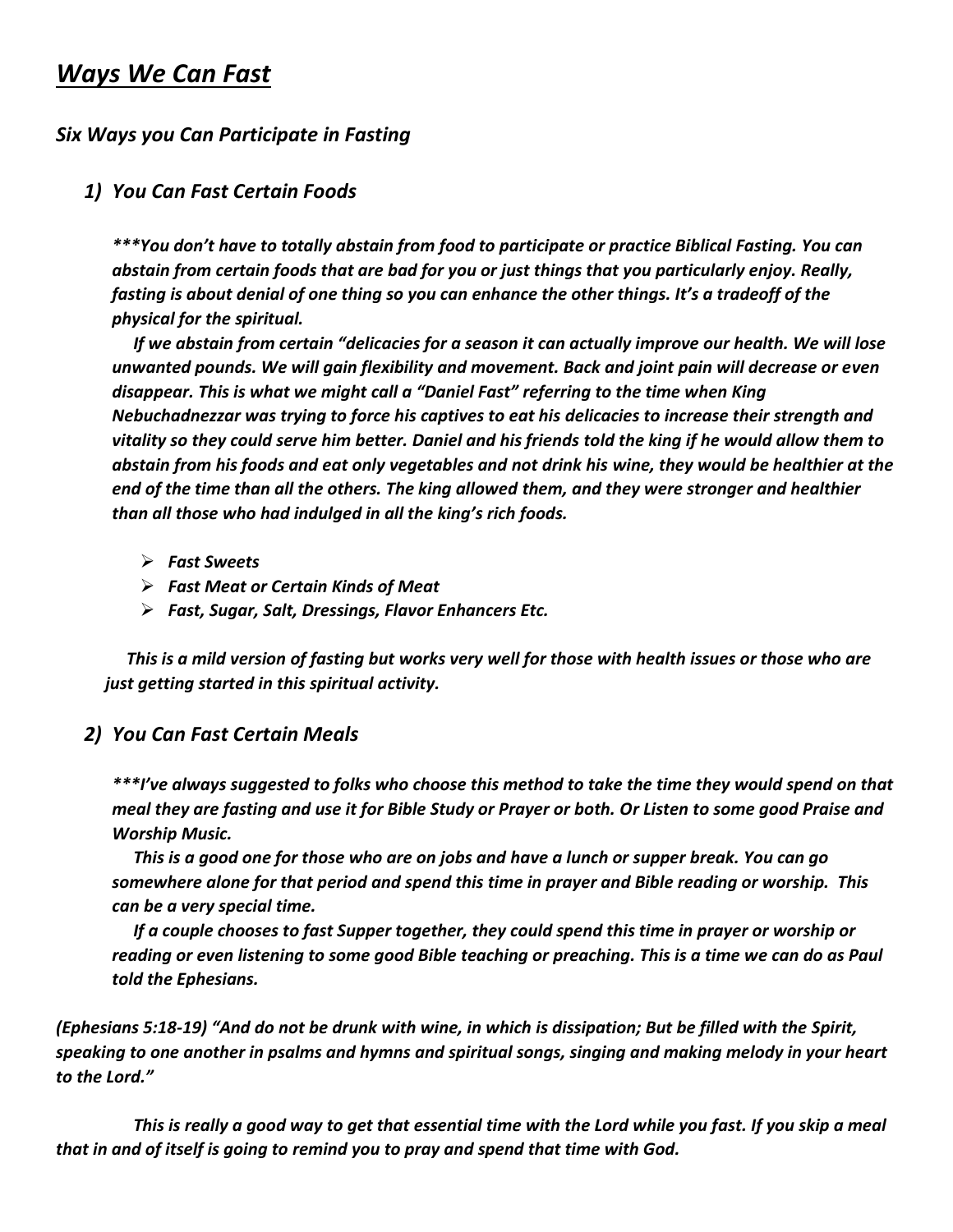#### *3) You Can "Mix it Up" During the 21 Days*

*\*\*\*I was talking to someone the other day about this one. I told them they could fast a certain kind of food for the first week. They could fast a certain meal the second week and on the third week maybe they could fast a day or two from food and then go back to a Daniel type fast to finish with. Remember, it's all about the dismissal of one thing and the bringing in of the other thing that takes you to God. I promise you, if you have a plan for you fasting that you have committed to do and you stay with it. You will during those times of denial turn to God in a new way during those times of self-denial. Remember what Jesus said.*

*(Luke 9:23) Then He said to them all, "If anyone desires to come after Me, let him deny himself, and take up his cross daily, and follow Me."*

 *I underlined where Jesus said this to them all. This was for all His disciples not just a few of them. We are living in a culture that does anything but self-denial. Jesus said self-denial is a part of following Him. He is not asking us to do something that he hasn't already done. Philippian 2: 5-6 says, "He denied Himself and took upon Him the form of a servant and became obedient to death. Even the death of the Cross…"*

#### *4) You Can Do A "Juice Fast"*

*\*\*\*I had a friend who did this actually for 40 days. Certain juices can give you needed nutrition for extended periods of fasting. You need to be careful about certain sugars that are added to juices. Drink only 100 % juice.* 

 *Also, a better alternative to fruit juices is to actually "juice" which a person can actually live on for extended periods. If you have a blender or a juicer you can juice certain vegetables and fruits maybe once or twice a day. Your body will get what it needs and you will able to focus on God and enjoy your intimacy with Him.*

*\*\*\*During an extending time of fasting like this one you may want to supplement with some kind of broth occasionally. Sometimes when your body is shouting the loudest you can drink a cup of broth to satisfy the longing and provide your body with some protein or nutrition. It's amazing how appreciative we can get on a long fast just for a cup of broth. Boullion is a good way to get this. Just beware of the sodium especially of you have blood pressure issues.* 

#### *5) You Can Do A "Water Only" Fast*

*\*\*\*This is to abstain from any kind of drinks other than water. You definitely should drink water whatever kind of fast you do. If you choose to drink only water, it will be very helpful for you. Our bodies long for water. We drink too many sugary drinks and drinks filled with chemical additives. This would be a good time to get off carbonated drinks or sweet tea or caffeine.* 

 *If you choose this fast, I advise you also to fast some kind of food i.e., meat or sweets. During a fast we should not indulge ourselves with the rich foods we may be accustomed to. Remember, fasting is a time of self-denial. It is a time for us to give our bodies as living sacrifices to God.*